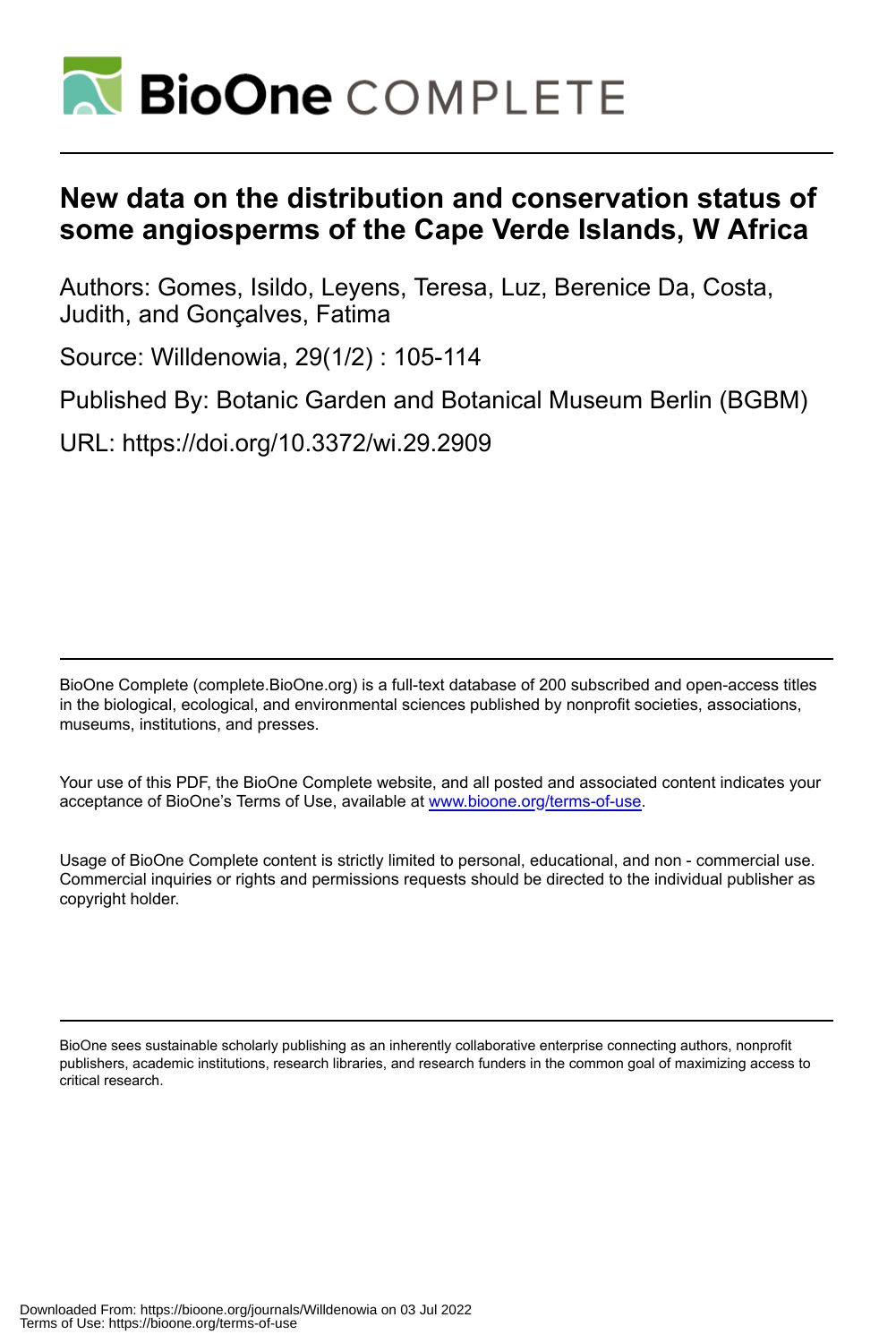ISILDO GOMES, TERESA LEYENS, BERENICE DA LUZ, JUDITH COSTA, FATIMA **GONCALVES** 

# **New data on the distribution and conservation status of some angiosperms of the Cape Verde Islands, W Africa**

#### **Abstract**

Gomes, I., Leyens, T., Luz, B. da, Costa, J. & Gonçalves, F.: New data on the distribution and conservation status of some angiosperms of the Cape Verde Islands, W Africa. – Willdenowia 29: 105-114. 1999. – ISSN 0511-9618.

Based on recent field work, data on the distribution and conservations status of 13 taxa of flowering plants of the Cape Verde Islands are provided. New records for single islands are *Periploca laevigata* subsp. *chevalieri* for Sta. Lucia, *Paronychia illecebroides* for the Ilhéus Rombo, *Asparagus squarrosus* and *Erodium malacoides* for Fogo, and *Cocculus pendulus* for Sal. New records noteworthy with respect to species ecology, reconstruction of the potential natural vegetation or conservation status are presented for nine endemic taxa, viz. *Periploca laevigata* subsp. *chevalieri, Sonchus daltonii, Tolpis farinulosa, Echium hypertropicum, E. vulcanorum, Lobularia canariensis* subsp. *fruticosa, Polycarpaea gayi, Euphorbia tuckeyana* and *Globularia amygdalifolia*.

Intensive field work and analysis of the state of biodiversity on all islands during the years 1993 to 1999 led to the publication of several contributions to the flora and vegetation of the archipelago of Cabo Verde (Brochmann & al. 1997, Gomes & Vera-Cruz 1993, Gomes & al. 1995a-b, 1998, Gomes 1997, Kilian & Leyens 1994, Leyens 1998, Leyens & Lobin 1995, Lobin & al. 1995) as well as to the compilation of the First Red Data List for the Cape Verde Islands (Leyens & Lobin 1996), the elaboration of the National Strategy for Biodiversity Conservation (SEPA 1999) and a compilation of all areas in urgent need of protection (Leyens unpubl. diploma thesis 1994, Gomes & al. in prep.). As part of the activities of the Instituto Nacional de Investigação e Desenvolvimento Agrário (INIDA) and the Departamento de Geociências do Instituto Superior de Educação (ISE) intensive field studies were conducted at many different localities on several islands, resulting in a thesis (Gomes 1997) and several terminal study papers (Luz 1999, Costa 1999, Gonçalvez 1999). The results show that the vegetation and flora of the islands are still not fully known and much more field work is needed.

Although Santiago is one of the islands where the first botanical investigations were carried out (Webb 1849, Schmidt 1852, Chevalier 1935) and where many intensive field studies were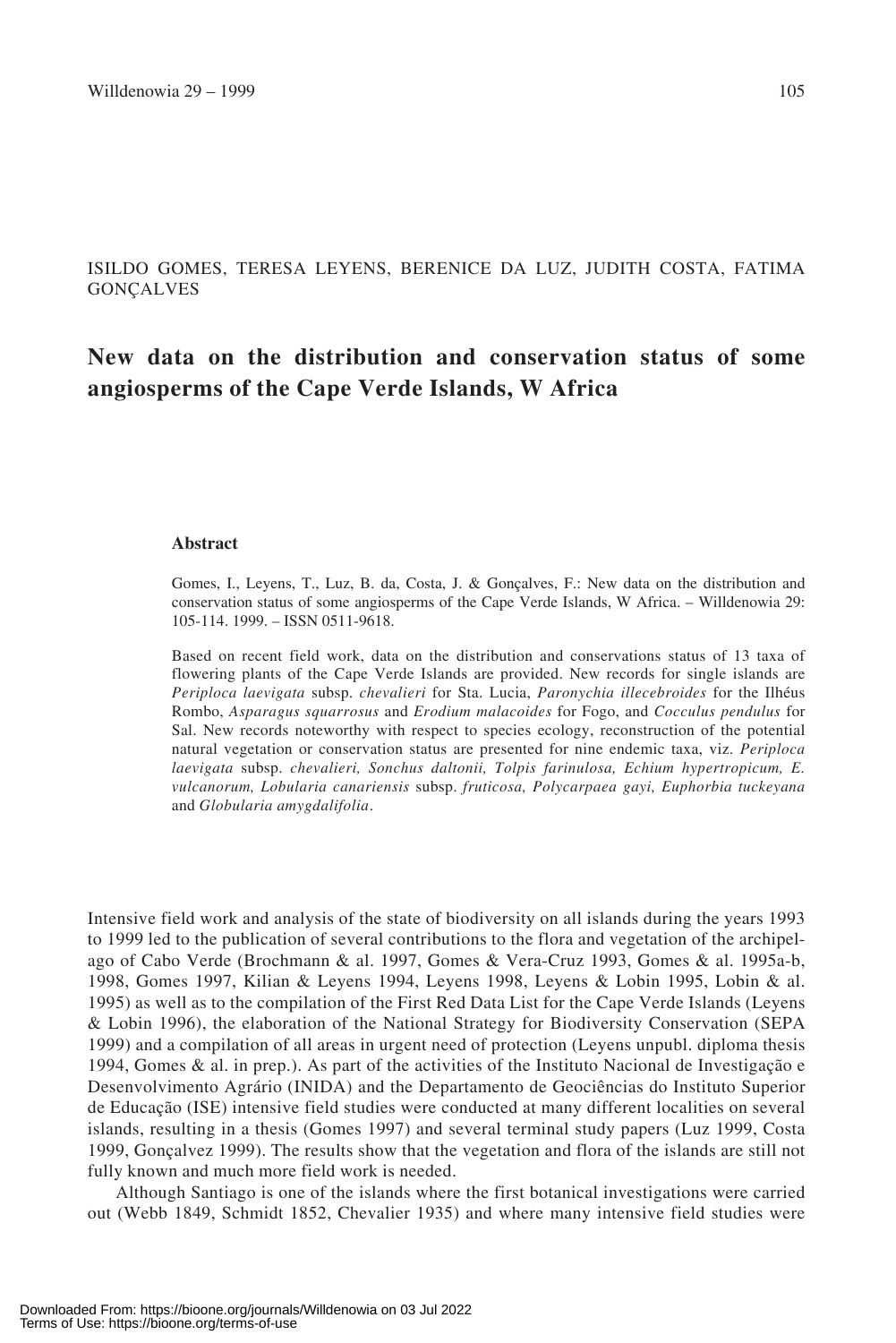conducted later (Lobin 1982, Rustan & Brochmann 1985, Nogueira & Ormonde 1981,1985), it is the island were most of the floristic discoveries and rediscoveries were made during the last years. On this island intensive investigations were conducted by the authors in the Ribeira Seca and Ribeira Principal, at Mato Gêgê and Lugar Velho from March 1998 to April 1999. On the island of Fogo the entire higher zones of the old crater rim (Bordeira) and the Regato de Pico Novo have been subject to intensive field studies since 1997. In addition investigations on the island of Boavista, Sta. Lucia and the Ilhéus do Rombo N of Brava were done. This paper presents some interesting records made during these investigations. The classification of conservation status follows the Primeira Lista Vermelha de Cabo Verde (Leyens & Lobin 1996).

# *Dicotyledoneae*

## *Asclepiadaceae*

## *Periploca laevigata* subsp. *chevalieri* (Browicz) G. Kunkel

The shrub grows mainly in the semiarid and subhumid zones between 400 and 1800 m. Having disappeared from large areas of its former distribution but being still quite frequent on some islands it is classified as Endangered (EN). Its utilization for animal skin tanning mentioned by Chevalier (1935) has been confirmed by inhabitants of Fogo but is nowadays rarely practiced (obs. Leyens). On Santiago it is used as a medicinal plant to treat fever and cough (obs. Gomes).

For Santiago only one record of 1934 (Chevalier 1935) had been known before a population of three individuals was discovered at Mato Gêgê (Concelho de Santa Catarina) in October 1994 (Duarte & Gomes, in prep.). Its presence at this locality in inaccessible escarpments with *Globularia amygdalifolia, Campylanthus glaber* subsp. *glaber* and *Heteropogon contortus* was confirmed in January 1999 (obs. Kilian, Leyens & Gomes). In May 1999 two more individuals were discovered at two further localities.

The species is here recorded for the first time for Sta. Lucia, where a single shrub was found in the Ribeira dos Penedos. In agreement with Gomes  $\&$  al. (1996) the species is classified as Critically Endangered (CR) for Santiago and Rare (R) for Sta. Lucia.

Santiago: Ribeira da Garça, at Lugar Velho, NNW facing escarpments at 630 m, accompanied by *Sideroxylon marginata, Echium hypertropicum, Campylanthus glaber* subsp. *glaber* and *Polycarpaea gayi,* 26.5.1999, *Gomes* & *Mendes* (obs.); Ribeira de Batalha, NNE facing escarpments at 600 m, 26.5.1999, *Gomes & Mendes* (obs.).

Sta. Lucia: Ribeira dos Penedos, at c. 170 m, 14.9.1996, *Leyens CV-96-633* (herb. Lobin).

# *Asteraceae*

### *Sonchus daltonii* Webb

This endemic rosette shrub was rediscovered on Santiago in December 1993 in the NE to NW facing cliffs of the Serra da Malagueta (Gomes  $\&$  al. 1995a) after it had been recorded from this island only once in 1839 (Kilian 1988: 181). In November 1998 another population of three individuals was found in the Serra da Malagueta, being threatened by a strong invasion of *Lantana camara* and *Furcraea foetida*. The species is classified as Critically Endangered (CR) for this island as the number of individuals does not seem to surpass a total of 30.

In years of low precipitation most individuals do not develop rosettes but stay totally retracted. A minimum precipitation quantity also seems necessary to induce floration as in some years no flowering could be observed (e.g. 1997 on Fogo, obs. Leyens ). Thus the general classification of the population sizes is quite difficult. The species is strongly collected as it is willingly eaten by all kind of livestock. Normally the species is collected before or in flowering state so that it would not reach fruiting. As the species has been strongly over-collected on the island of Fogo a concept has been elaborated in collaboration with the local population abandoning its collection in certain regions for some years. As a combined result of these activities and of the higher precipitation in 1998 a large part of the population of the respective region reached fruiting (obs. Leyens).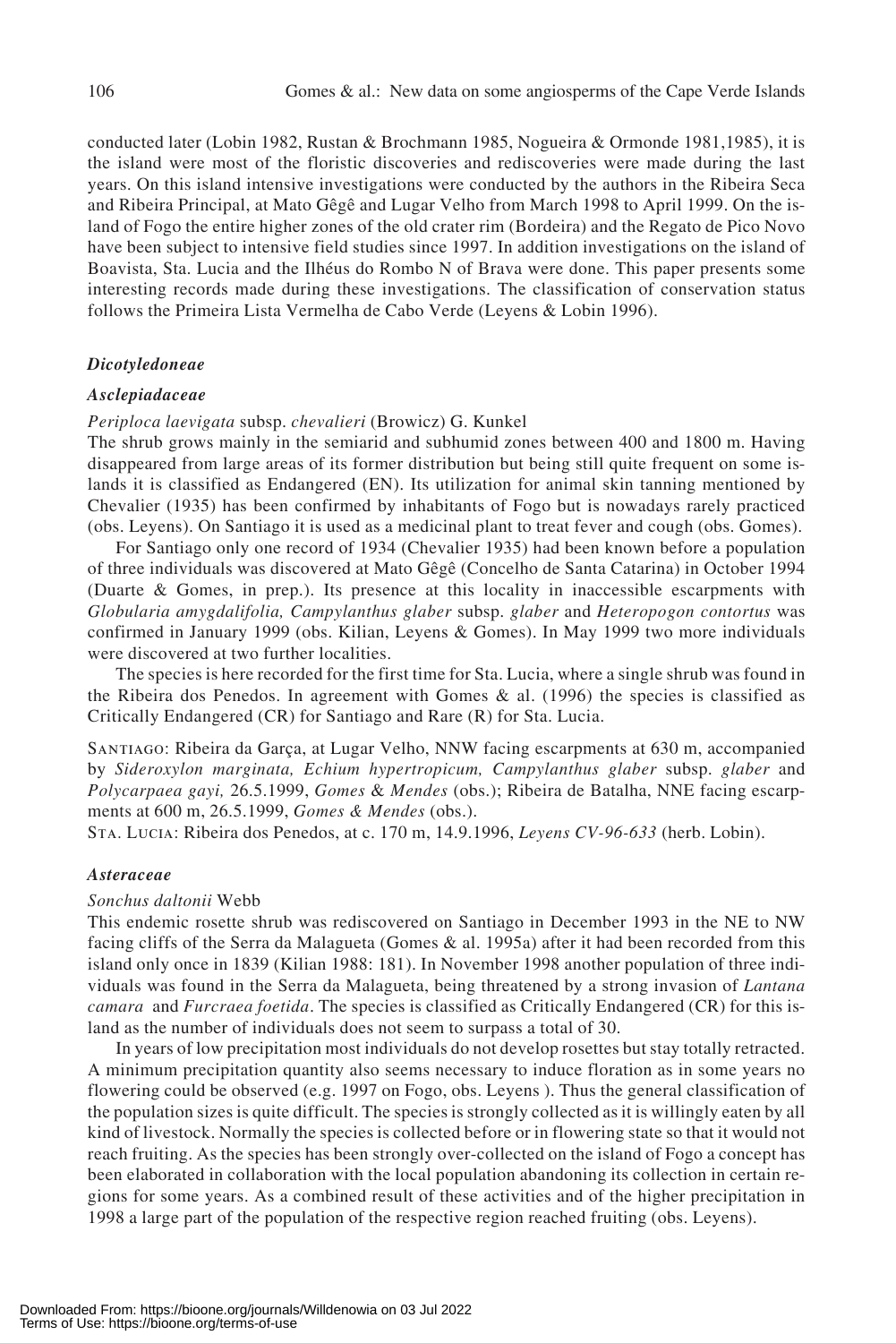

Fig.1. *Tolpis farinulosa* (Webb) J. A Schmidt – Santiago, Serra da Malagueta, 850 m, NNW slope. – Photograph by I. Gomes, 5.1999.

Santiago: Serra de Malagueta, concelho de Santa Catarina, Quebrada, SSW facing slopes at c. 840 m, 3 individuals, 18.11.1998, *Gomes, Luz, Costa* & *Gonçalves* (obs.).

#### *Tolpis farinulosa* (Webb) J. A. Schmidt

The woody perennial (Fig. 1) is a typical element of humid and subhumid escarpments between 800 and 1800 m, found on the islands of Sto. Antão, S. Vicente, Fogo and Brava (Kilian 1988, Brochmann & al. 1997).

On Santiago, until now not known to literature, a small population of three individuals was found in the escarpments of João Sanches in the Ribeira Seca in October 1994 (Duarte & Gomes in prep.). Intensive field work with the students of the Instituto Superior de Educação (ISE) since the end of 1998 led to the discovery of several other populations. As all known populations on Santiago are small and grow in heavily disturbed zones, the species is classified as Endangered (EN) for this island.

On Fogo the species is recorded for the first time from the southern part of the island where a small population was found in the Southeast in the subhumid zone of the Regato de Pico Novo at c. 500 m *(Gomes, Luz & Centeio)* and in the Southwest in the semiarid zone in the Ribeira Fontinho at 1850 m *(Leyens obs.)*.

As it is the case with *Sonchus daltonii,* in years of low precipitation many individuals of *Tolpis farinulosa* remain retracted and thus invisible (obs. Leyens). It is therefore assumable that the occurrence of both species in the semiarid zones will prove fairly regular.

Santiago: Serra da Malagueta, at the head of the Ribeira Principal, c. 850 m, 3 individuals in the NNW facing cliffs, 18.11.1998, *Gomes, Luz, Costa* & *Gonçalves* (obs.); ibid., 720 m, c. 25 individuals, 19.1.1999, *Leyens CV-99-1089* with *Kilian* & *Gomes* (herb. INIDA); ibid., NNE facing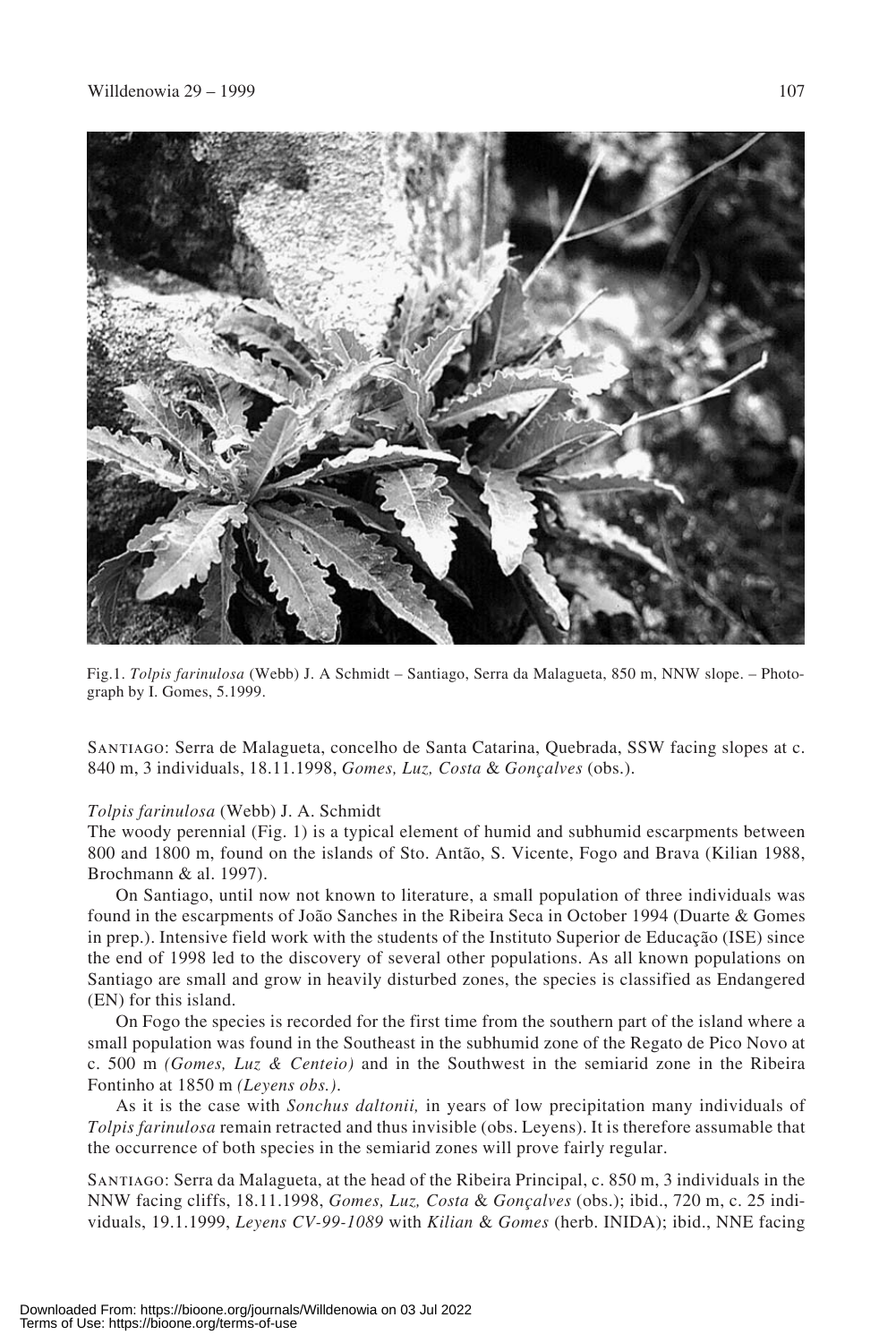escarpments at c. 800 m, c. 30 individuals with well-developed woody caudex, 11.3.1999, *Gomes, Luz* & *Gonçalves* (obs.).

Fogo: Ribeira Fontinho in the southwestern semiarid part of the old crater rim (Bordeira) at 1920 m, 21.1.1998, *Leyens* (obs.); NNW part of the island, Montinho at a dripping spring, 1880 m, 30.12.1998, *Leyens CV-98-1057* (herb. Leyens); southeastern part of the island, Regato de Pico Novo, c. 500 m, 3.1998, *Gomes, Luz & Centeio* (obs.)

# *Boraginaceae*

#### *Echium hypertropicum* Webb

On the strongly degraded island of Santiago only few larger populations of this endemic shrub are known to have remained (Gomes & al. 1995a). A hitherto unknown large population of several hundreds of mature individuals has been discovered in 1999. The species there grows associated with *Lavandula rotundifolia, Campylanthus glaber* subsp. *glaber, Sideroxylon marginata* and *Sarcostemma daltonii.* Still it has to be considered as Endangered (EN) on Santiago.

Santiago: Ribeira Batalha and Ribeira Garça, in the NNE and NNW facing escarpments between 700 and 750 m, 26.5.1999, *Gomes* & *Mendes* (obs.).

## *Echium vulcanorum* A. Chev.

This species, which is similar to *Echium hypertropicum,* is one of the six species endemic to the island of Fogo. So far it was thought to be restricted to the semiarid zone in the southern and western part of the island (Brochmann  $\&$  al. 1997) but new distributional data give a somewhat different picture. Two populations have been found in the subhumid zone at 1750 and 1870 m, one of several hundreds of individuals in the south-eastern part, the other of three individuals in the north-western part. The latter stand with old and formerly impressive but now badly cut individuals is the first record of the species from the more humid northern half of the old crater rim. Even though it is not assumable that the range of *Echium vulcanorum* exceeded considerably into the northern part of the island. The factor limiting its distribution is, however, most likely not the climate but the geomorphology: where the rocky slopes replace the lapilli dominated slopes *Echium* starts to diminish and becomes replaced by *Euphorbia tuckeyana, Artemisia gorgonum, Periploca laevigata* subsp. *chevalieri* and other species (Leyens in prep). As the NNW part of the old crater rim (Bordeira) is dominated by rocky slopes it seems probable that *Echium* in that part has always been a rare component of the vegetation.

Its conservation status should be maintained as Endangered (EN) because human pressure for wood and animal fodder is quite severe. As animals prefer the soft flowering branches, the species is preferably collected in early flowering state and the achievement of seed maturity is frequently prevented, thus regeneration through seedlings is very poor (obs. T. Leyens).

Fogo: Achada Gancho, south-eastern part of the island, lapilli covered slopes at 1750 m, 2.7.1999, *Leyens CV-99-1105* (herb. Leyens); north-western part of the island, on the slopes of Montinho at 1870 m, 3 individuals, 7.6.1999, *Leyens CV-99-1102* (herb. Leyens); western part of the old crater rim (Bordeira), Ribeira Figueirinha (upper part of the Ribeira Isabel), at the Cume de Mte. Vermelho, at 2340 m, 5.12.1996, *Leyens CV-96-669* (herb. Lobin).

## *Brassicaceae*

## *Lobularia canariensis* subsp. *fruticosa* (Webb) Borgen

This inconspicuous, white-flowering endemic shrublet is known from the islands of Sto. Antão, S. Nicolau, Santiago, Fogo and Brava (Gomes & al. 1995b). Due to the lack of sufficient data, its general conservation status was classified as Indeterminate (I) (Gomes & al. 1996).

On Fogo too it was qualified as Indeterminate as already by Chevalier (1935) only one record is mentioned from Fogo (Espia près de Mosteiros, 1000 m, *Chevalier 45132*) and also by Borgen (1987) only two localities are indicated for the island. During the last three years of intensive field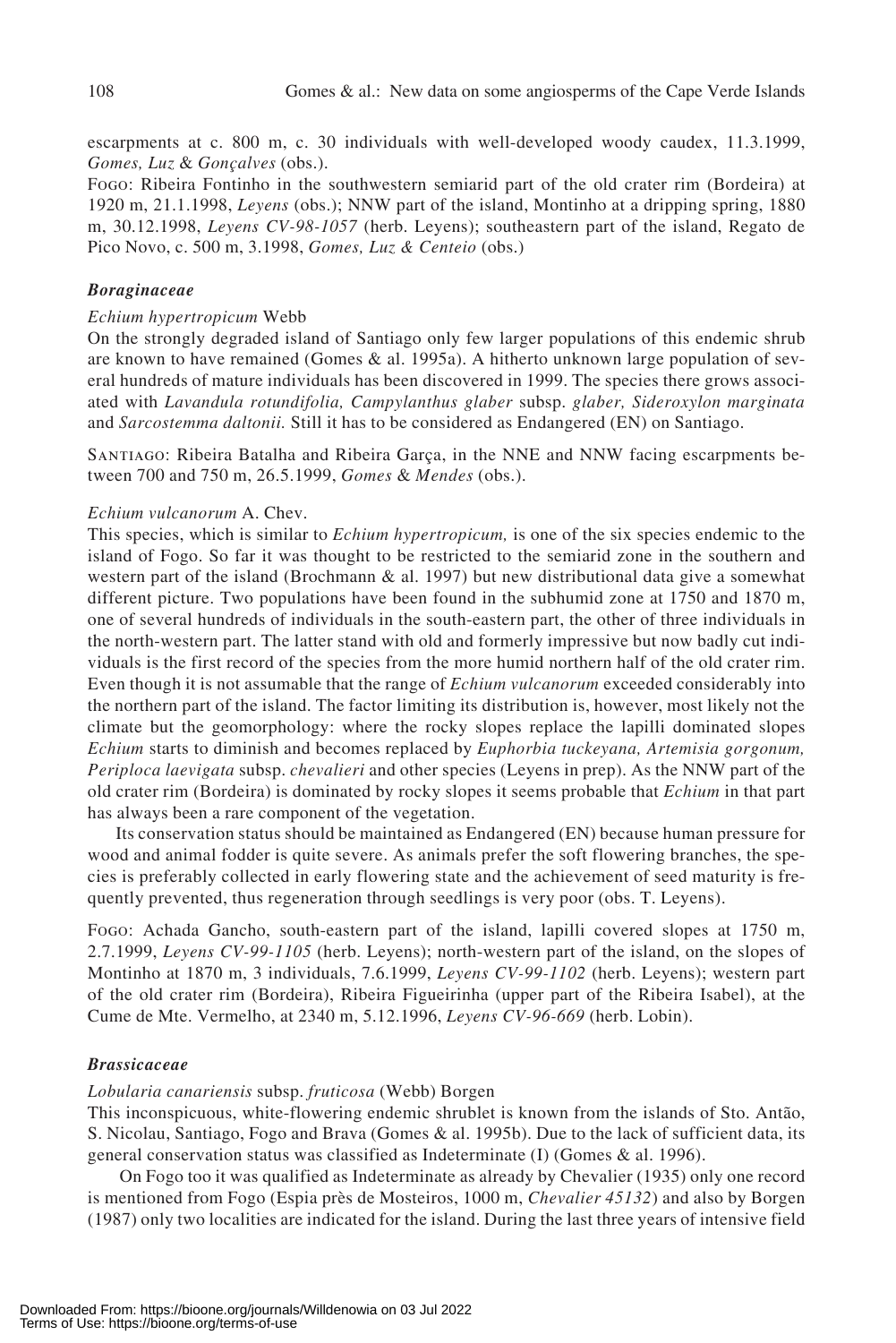work by T. Leyens all around the higher elevations of Fogo the species was encountered only four times (see below). All populations consisted of few or even one individual only. It was found in the semiarid zone as well as in the subhumid zones. As it is a very palatable species for all kind of livestock it can be taken for sure that its population sizes and distribution range has diminished greatly. It is therefore classified as Critically Endangered (CR) for Fogo.

Fogo: Western part of the island, path from Miguel Gonçalves up to the caldeira rim (Bordeira), S facing slopes at 1900 m, 23.1.1994, *Kilian 3325* & *Leyens* with *S. Gomes* (B, herb. Lobin); southwestern part of the island, Montado Nacional, rim of the bordeira, at the base of Estância Tola, 2220 m, 21.11.1998, *Leyens CV-98-1014* (herb. Leyens); western part of the old crater rim (Bordeira), Ribeira Figueirinha (upper part of the Ribeira Isabel), below Cume de Mte. Vermelho, at 2200 m, 5.12.1996, *Leyens CV-96-664* (herb. Lobin).

# *Caryophyllaceae*

# *Paronychia illecebroides* Webb

This endemic perennial herb is known from the islands of Sto. Antão, S. Vicente, Sta. Luzia, S. Nicolau, Boavista, Maio, Santiago and Fogo (Brochmann & al. 1997) and is here recorded for the first time from the Ilhéus do Rombo *(Leyens CV-94-051)*. The species has a very wide ecological amplitude, occurring from sea level to the highest elevations and in all zones of humidity except the extremely arid zone. Even though it is generally classified as Lower Risk (LR) its status on Maio is considered Endangered (EN) (Gomes & al. 1996).

For Boavista we suggest to upgrade its status to Critically Endangered (CR) due to the fact that although it is listed for this island (Hansen & Sunding 1985, Brochman & al 1997) it has not been recorded by Diniz & Matos (1988) nor collected during the intensive field work in 1993/94. Boavista is also one of the islands with severe pressure by overgrazing.

On Fogo, Brochmann & al.  $(1997)$  mention it as "absent in the lowlands". Apparently they have overseen that Diniz & Matos (1987) give the species as a typical element of the arid littoral communities in the south-eastern part of the island (e.g. Ponta da Praia Grande), in the north-western part of the island (Ponta da Salina) and probably also in the north-eastern part of the island (Fajãzinha, Ponta Queimada).

The presence of the species is confirmed for Sta. Luzia where it was collected in 1996. In former times it has probably been victim to goat grazing on Sta. Luzia but as could be observed and was confirmed by local fishermen, there have been no goats on the island in the last years. Thus the species is classified as Vulnerable (VU) for Sta. Luzia and Rare (R) for the Ilhéus Rombo.

Fogo: Ponta da Salina, rocky coast in the north-western part of the island, 4.7.1999, *Leyens CV-99-1106* (herb. Leyens); north-western subhumid part of the old crater rim (Bordeira), Boca Rocha, at 1770 m, 1999, *Leyens* (obs.); Montinho, NE facing steep escarpments of the subhumid part of the old crater rim at 1970 m, 1998, *Leyens* (obs.); ibid, SW facing slopes at 1820 m, 13.2.1999, *Leyens CV-99-1098* (herb. Leyens).

Ilhéus do Rombo: Ilhéu da Cima: On rocky slopes, c. 70 m, 2.2.1994, *Leyens CV-94-051* (herb. Lobin).

Maio: On the top of Mte Penoso, W facing slope at 300 m, 5.1.1994, *Leyens, Kilian & Gomes*  $(obs.)$ .

Santa Luzia: Ribeira dos Penedos, at c. 100 m, 14.9.1996, *Leyens CV-96-619* (herb. Lobin).

# *Polycarpaea gayi* Webb

This morphologically very variable, small, endemic (sub)shrub is known from the islands of Sto. Antão, S. Vicente, Branco, S. Nicolau, Sal, Santiago and Fogo, where it grows most frequently in the semiarid and subhumid zones (Brochmann & al. 1997). For Fogo, Brochmann & al. (1997) as well as Matos & Diniz (1987) mentioned the species as occurring mainly at elevations below 1400 m. Intensive field studies by T. Leyens have shown now that the species is also a regular though not abundant element of the higher elevations, being equally frequent in the subhumid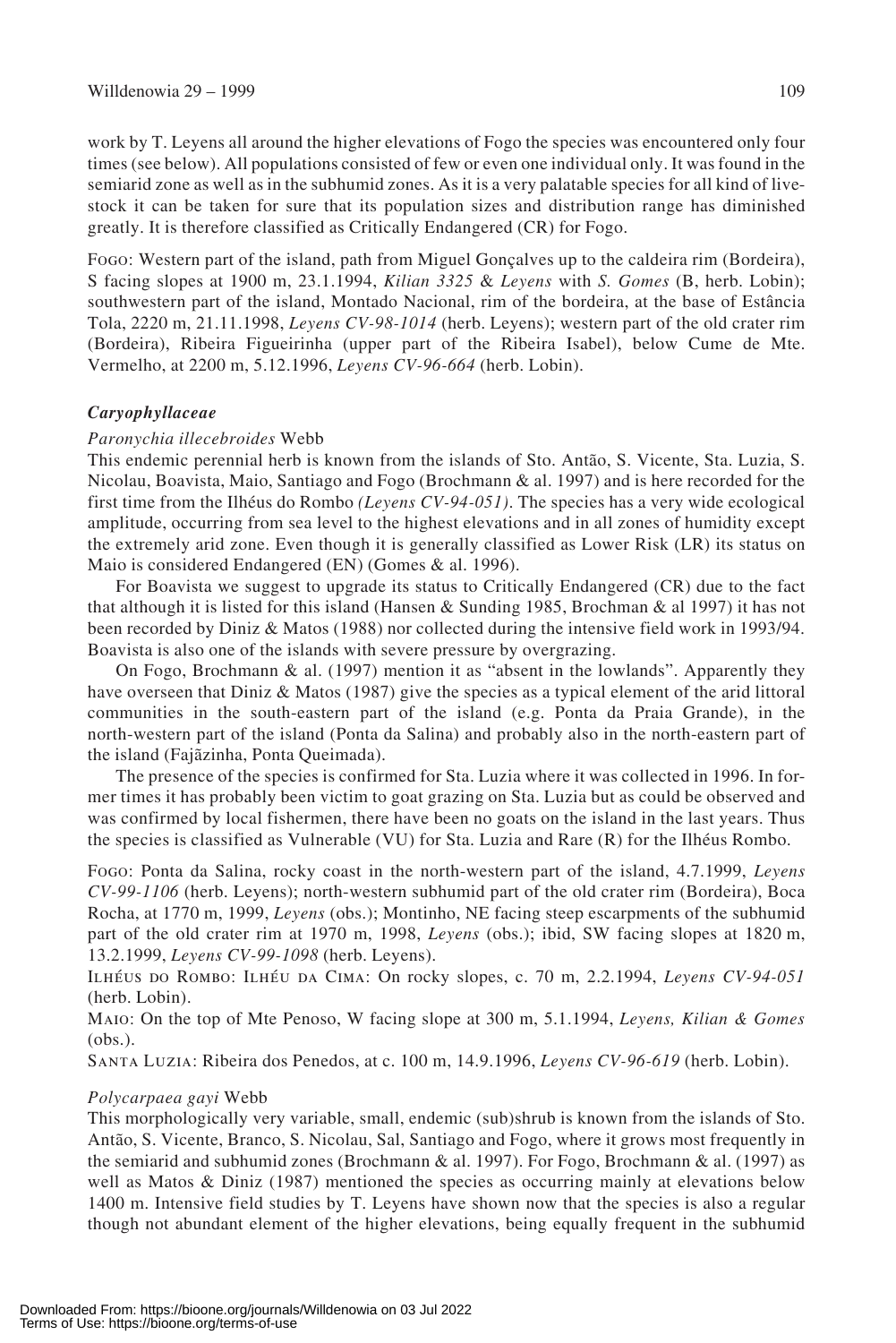and semiarid zone and growing on the rocky slopes and escarpments of the old crater rim (Bordeira). Even though it is considered Extinct (EX) on S. Vicente and Sal, it is generally classified to be Lower Risk (LR) (Gomes & al. 1996).

Fogo: SW part of the island, Montado Nacional, at the rim of the old crater rim (Bordeira) semiarid, rocky zone before reaching Estância Tola, 2180 m, 21.11.1998, *Leyens CV-98-1010* (herb. Leyens); ibid., Ponto Alto do Sul, semiarid zone, 2390 m, 8.12.1998, *Leyens CV-98-1055* (herb. Leyens); Montinho, path leading to Fernão Gomes, subhumid zone, rocky slopes at 1770 m, 30.1.1999, *Leyens CV-99-1093* (herb. Leyens); Cova d'Areia, north-western part of the old crater rim (Bordeira), semiarid zone, rocky SW facing slopes at 1980 m, 29.6.1999, *Leyens CV-99-1103* (herb. Leyens).

# *Euphorbiaceae*

# *Euphorbia tuckeyana* Webb

The species is the only endemic *Euphorbiaceae* of the Cape Verde Islands. The spherical shrub reaches up to 3 m height and is well represented on the archipelago although its present distribution represents only a fraction of its former range. With exception of the islands of Maio, Santa Luzia and the islets it is known from all islands. It has a remarkably large ecological amplitude, growing between 100 and 2500 m (Gomes & al. 1995a).

On the island of Boavista it was collected by Fea in 1898 on the Monte Estância (Béguinot 1918, quoted by Gomes & al. 1995a). Its presence on the island was confirmed in 1993 and 1994, when populations on the Rocha de Santo António and the Rocha Povoação Velha growing between 250-300 m were found (Gomes & al. 1995a). In November 1998 a further population of several hundreds of individuals, associated with *Cocculus pendulus*, different ferns and overgrown by lichens (*Usnea* sp.), was discovered. So it can be considered quite well represented on this island. It is therefore suggested that its classification for the island is reduced from Endangered (EN) to Vulnerable (VU).

Boavista: NE part of the island at Fonte/Monte Tortolho, c. 300 m, 5.11.1998, *Gomes* & *Ramos* (obs.).

# *Geraniaceae*

# *Erodium malacoides* (L.) L'Hér.

Up to now this fairly recent introduction to the archipelago was known only from the island of Sto. Antão, where it was first collected in 1982 by Brochmann & Rustan (Rustan & Brochmann 1985). On Fogo it has now been observed naturalized at two localities, occupying large patches.

Fogo: Montinho, NW part of the island, at the casa rícino where the road ends, at c. 1700 m, 30.1.1999, *Leyens CV-99-1095* (herb. Leyens); in the village of Bangaeira in Chã das Caldeiras, c. 1650 m, 1998/99, *Leyens* (obs.).

# *Globulariaceae*

#### *Globularia amygdalifolia* Webb

This endemic shrub of up to 2 m height (Fig. 2A) grows on Sto. Antão, S. Nicolau, Santiago, Fogo and Brava, on slopes and escarpments mainly in the subhumid and humid montane zones (Brochmann & al. 1997). It is one of the species that have suffered severely due to excessive wood-cutting and has been classified as Endangered (EN) on S. Nicolau, Vulnerable (VU) on Sto. Antão, Fogo and Brava, and Critically Endangered (CR) on Santiago (Gomes & al. 1996). On Santiago only very few populations (Brochmann & al. 1997), all of them very small, are known from the southern part of the island, in particular from the Serra de Pico de António. In January 1999 the species was recorded for the first time from the northern part of the island, when one individual was encountered in the Serra da Malagueta growing in association with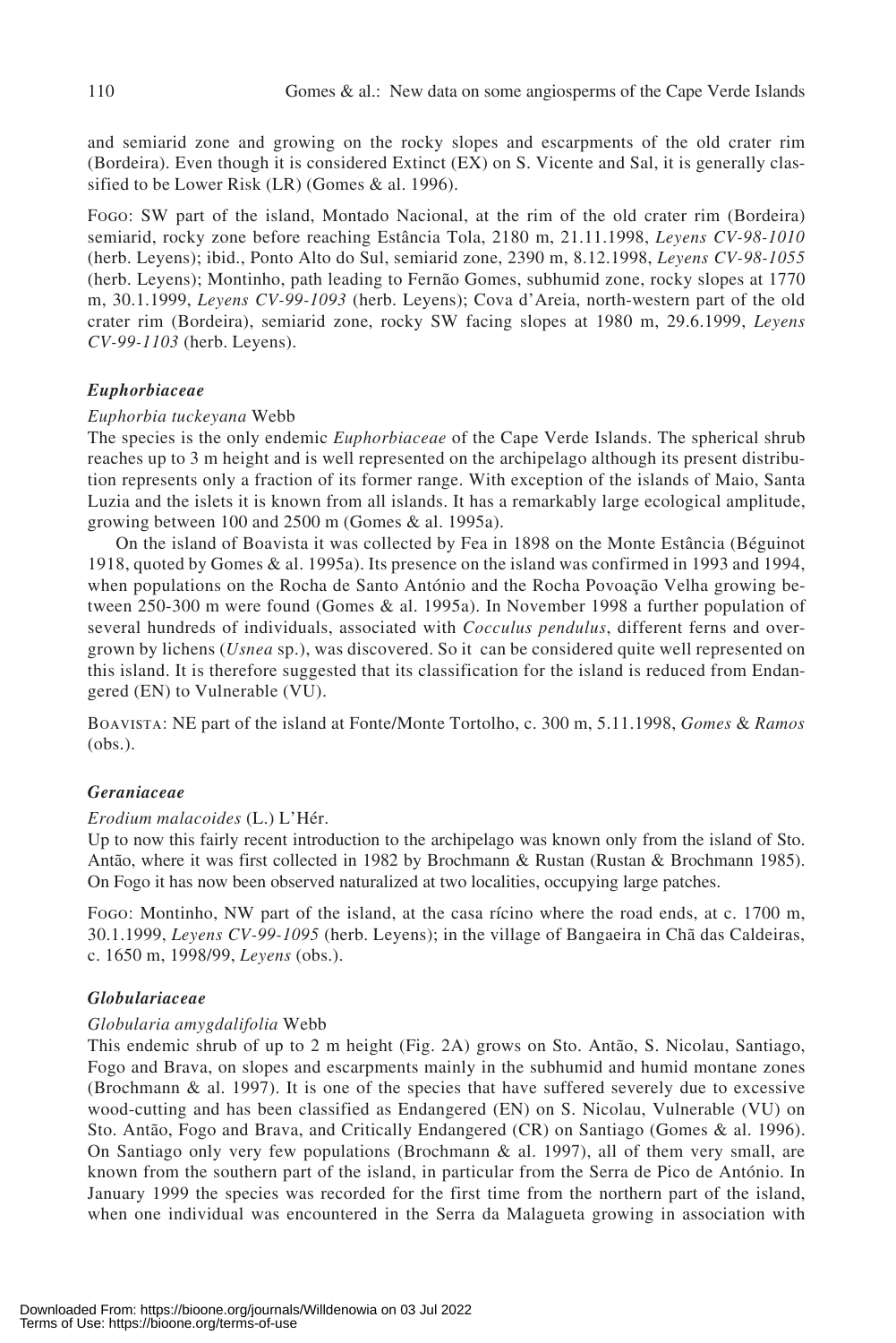

Fig. 2. *Globularia amygdalifolia* Webb – A: habit; B: dense population occupying an area of approximately 1.5 ha. – Serra da Malagueta, NNW facing slope, 780-900 m, 4.1999, photographs by I. Gomes.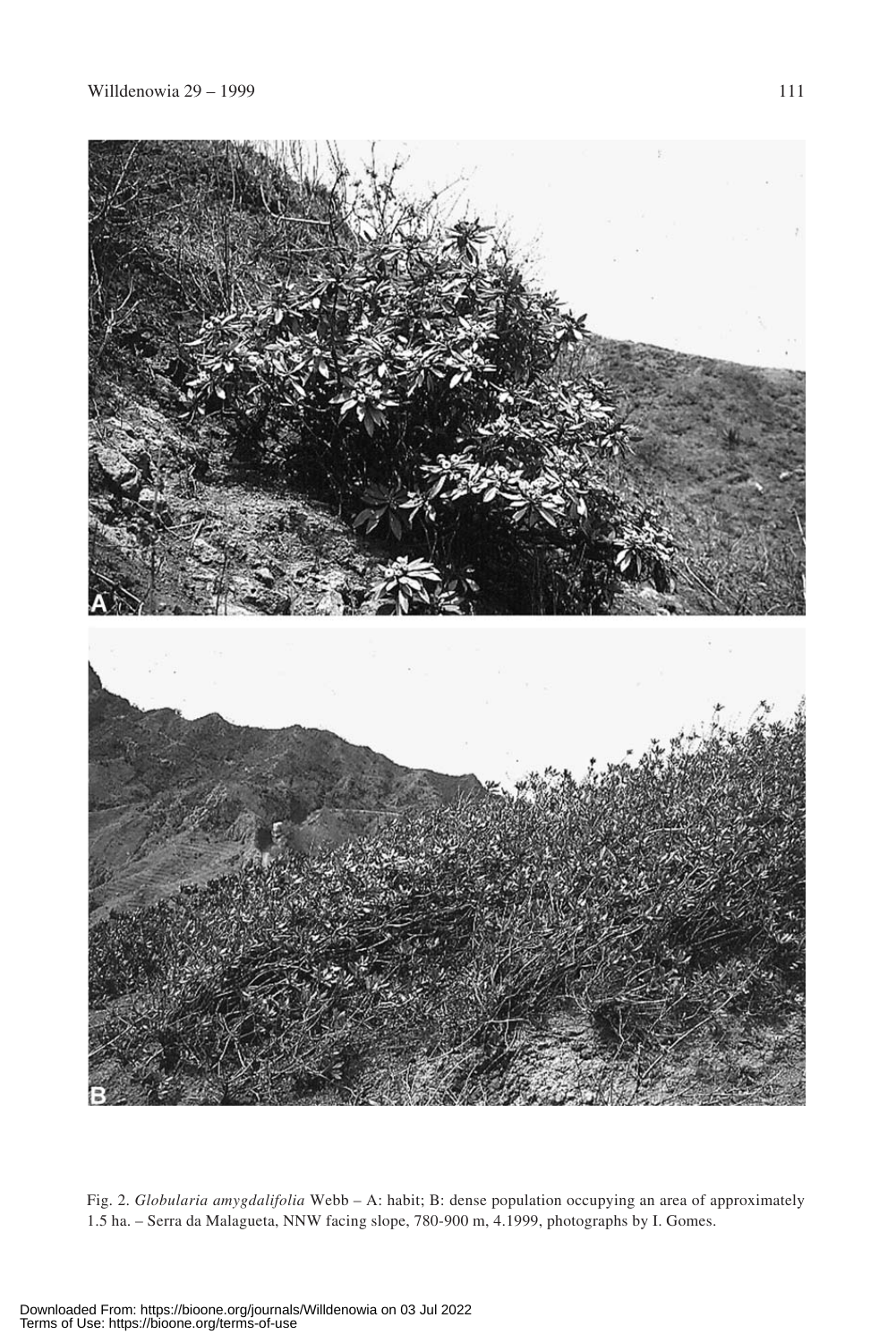*Tolpis farinulosa, Polycarpaea gayi* and *Campanula jacobaea*. In April 1999 a large population of some hundreds of individuals was discovered nearby, covering an area of approximately 1.5 ha *(Gomes, Luz, Costa & Gonçalves)*. This mat-forming scrub (Fig. 2B) was free of any invasion of *Furcraea foetida* and *Lantana camara*. This largest known population is strongly threatened by extensive goat and donkey grazing as was proven by the findings of fresh excrements. Urgent measures are necessary to avoid the destruction of this probably last remnant of a scrub of this kind on the archipelago. As this only known larger population has a very limited distribution the conservation status Critically Endangered (CR) is maintained.

On Fogo *Globularia amygdalifolia* is by far not restricted to the subhumid and humid zone, but occurs as frequently in the semiarid zone, being a regular component of the vegetation of the old crater rim (Bordeira).

Santiago: Serra do Pico da Antonia, humid bluffs at Mte. Chota at c. 1000 m, W of Rui Vaz, 16.12.1995, *Leyens CV-95-530* (herb. Lobin); Serra da Malagueta, NNW facing escarpments of the Ribeira Principal, 720 m, 19.1.1999, *Leyens CV-99-1086* with *Kilian & Gomes* (herb. Leyens) ibid., NNW facing slope, 780-900, 4.1999, *Gomes, Luz, Costa & Gonçalves* (obs.).

Fogo: Old crater rim in the SE, between Mte. Cruz and 24°23.4'W, on black lapilli, 2200- 2300 m, 22.1.1994, *Kilian 3293* & *Leyens* (B, herb. Lobin); western part of the island, path from Miguel Gonçalves up to the old crater rim (Bordeira), S facing, rocky slopes at 2200 m, shortly below ridge, 23.1.1994, *Kilian 3307* & *Leyens* (B, herb. Lobin); western part of the old crater rim (Bordeira), Ribeira Figueirinha (upper part of the Ribeira Isabel), at the Cume de Mte. Vermelho, at 2340 m, 5.12.1996, *Leyens CV-96-666* (herb. Lobin).

## *Menispermaceae*

## *Cocculus pendulus* (Forst.f.) Diels

This very variable subshrub is known on the Cape Verde Islands from Boavista, Maio and Santiago, and grows in a rather wide range of habitats. The plants may hang from steep cliffs, climb in trees, or creep on the ground in dry stony planes and on sand dunes (see also Duarte 1995). Vegetation analysis show that the species was probably a characteristic element of drier planes.

In 1995 W. Lobin found this species also on the island of Sal, in similar conditions. Only few plants were observed in the vicinity of the village of Espargos. Pending further data it is classified as Indeterminate (I) for Sal.

Sal: Terra Boa, trockene Ebene nahe der Ortschaft Espargos, 10.8.1995, *W. Lobin 7591* (herb. Lobin).

### *Monocotyledoneae*

# *Asparagaceae*

#### *Asparagus squarrosus* J. A. Schmidt

Endemic shrub up to now known from the islands of Sto. Antão, S. Vicente, Raso, S. Nicolau, Sal, Boavista and Maio (Brochmann & al. 1997). Its indication without specimen citation for Sta. Luzia by Diniz & Matos (1994), which was overseen by Brochmann & al (1997), could be confirmed in 1996 by T. Leyens.

For the first time *Asparagus squarrosus* is recorded here for Fogo, where only *A. scoparius* was known to occur. *A. scoparius* was collected at an elevation of c. 940 m near Achada Furna (leg. *Leyens CV-98-973*), whereas *A. squarrosus* was observed and collected two times at sea-level.

Sta. Luzia: Tope dos Penedos, c. 220 m, 14.9.1996, *Leyens CV-96-626* (herb. Lobin). Fogo: NW part of the island, close to Ponta da Salina, on cliffs above the beach called Outra Banda at c. 70 m, 5.12.1998, *Leyens CV-98-1053* (herb. Leyens); Ponta da Salina, on cliffs at sea level, 2.10.1999, *Leyens CV-99-1110* (herb. Leyens).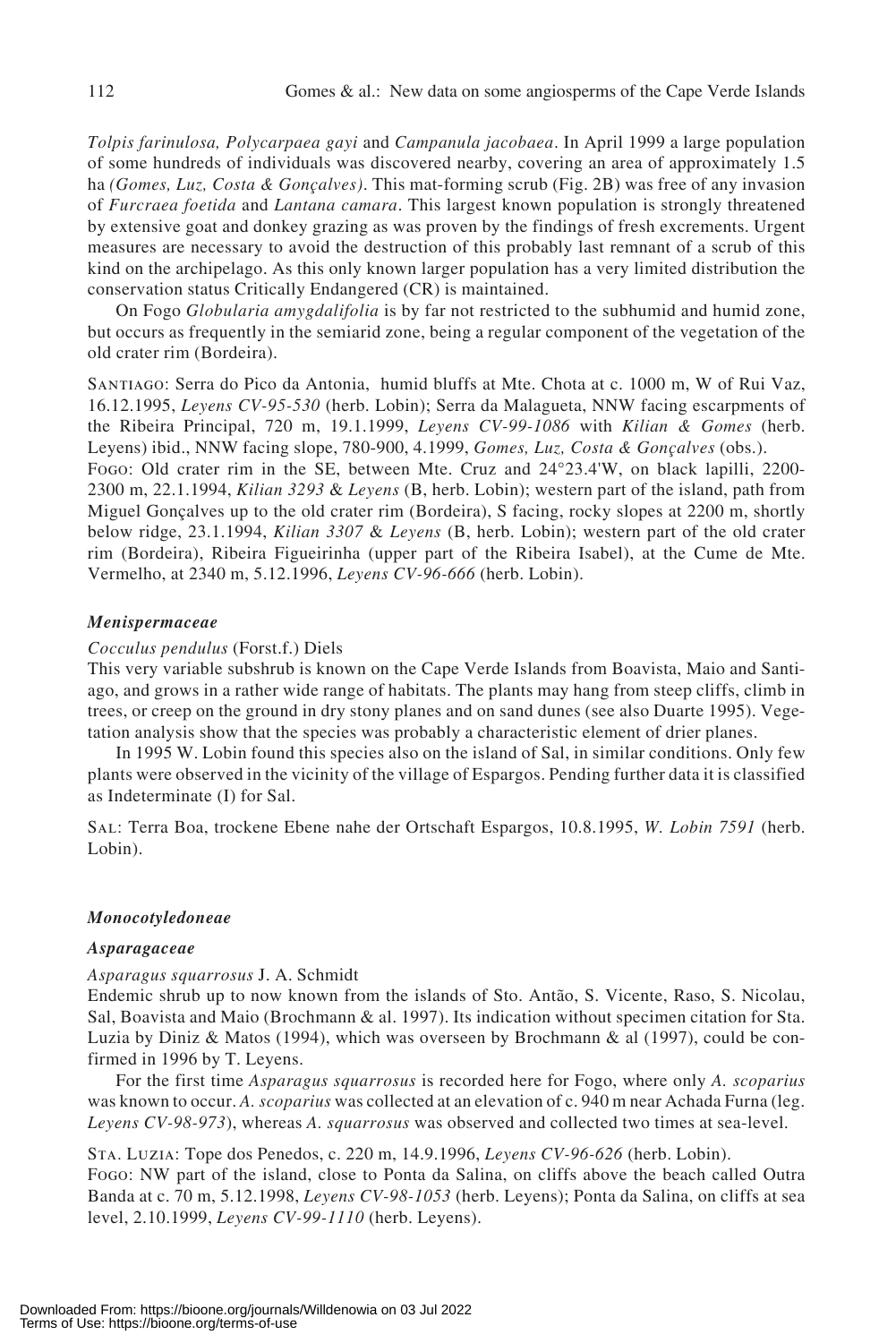# **Acknowledgements**

The authors wish to thank the Departamento de Ciências do Ambiente of the Instituto Nacional de Investigação e Desenvolvimento Agrário (INIDA) for the logistic support granted and the Departamento de Geociências of the Instituto Superior de Educação (Praia) for the integration of the final years students into the working group. I. Gomes is very grateful to Luzia Mendes, final year's student in the natural sciences class at the Instituto Superior de Educação for excellent and indispensable collaboration during the conduction of the inventories at Lugar Velho on Santiago. Special thanks are due to Mr Ildo Ramos for his help during the field work on Boavista. T. Leyens is very grateful to the Tropical Ecology Support Program (TÖB) of the Gesellschaft für Technische Zusammenarbeit (GTZ) GmbH, whose grant has enabled her to study the flora and vegetation and its threats and conservational aspects since March 1997. It is gratefully acknowledged that this grant also facilitated the field studies for the thesis of B. da Luz. T. Leyens thanks Dr W. Lobin and Prof. W. Barthlott of the Friedrich Wilhelms University of Bonn for their support. Special thanks are due to Dr B. Zimmermann, H. Mahler and Liliana Ferreira of the Projecto Desenvolvimento Comunal Fogo e Brava – GTZ for logistic and professional support since 1997. Last but not least T. Leyens is deeply thankful to the inhabitants of the higher zones of Fogo, especially to Germano F. Centeio and Danilo Montrond for their continuous support, encouragement and friendship, without whose help many localities would probably still be unknown.

# **References**

- Borgen, L. 1987: *Lobularia (Cruciferae)*. A biosystematic study with special reference to the Macaronesian region. – Opera Bot. **91.**
- Brochmann, Ch., Rustan, Ø. H., Lobin, W. & Kilian, N. 1997: The endemic vascular plants of the Cape Verde Islands, W Africa. – Sommerfeltia **24.**
- Chevalier, A. 1935: Les îles du Cap Vert. Flore de l'archipel. Rev. Bot. Appl. Agric. Trop. **15:** 733-1090.
- Costa, J. 1999: Vegetação da bacia hidrográfica da Ribeira Principal e Serra da Malagueta, Santiago. – Praia, Cabo Verde.
- Da Luz, B. 1999: Vegetação do Regato de Pico Novo e zonas limítrofes, Fogo. Praia, Cabo Verde.
- Diniz, A. C. & Matos, G. C. de 1987: Carta de zonagem agro-ecológica e da vegetação de Cabo Verde II. Ilha do Fogo. – Garcia de Orta, Sér. Bot. **9:** 35-70, with col. map 1: 50.000.
- 1988: Carta de zonagem agro-ecológica e da vegetação de Cabo Verde IV. Ilha da Boavista. – Garcia de Orta, Sér. Bot. **10:** 49-72, with col. map 1: 50.000.
- 1994: Carta de zonagem agro-ecológica e da vegetação de Cabo Verde VII. Ilha de Santa Luzia. – Garcia de Orta, Sér. Bot. **12:** 69-100, with col. map 1: 50.000.
- Duarte, M. C. 1995: *Menispermaceae*. In: Paiva, J. (ed.), Flora de Cabo Verde. Plantas vasculares **4.** – Lisboa & Praia.
- & Gomes, I. (in prep.): Notas florísticas sobre a Ilha de Santiago.
- Gomes, I. 1997: Vegetação da bacia hidrográfica da Ribeira da Garça, Santo Antão. Tese mestrado. Inst. Sup. Agr. Lisboa/Inst. Nac. Inv. Des. Agr. Praia. – Praia, Cabo Verde.
- & Vera-Cruz, M. T. 1993: A situação da biodiversidade em Cabo Verd. Mindelo, Cabo Verde.
- , Gomes, S., Kilian, N., Leyens, T., Lobin, W. & Vera-Cruz, M. T. 1995a: Notes on the flora of the Cape Verde Islands, W Africa. – Willdenowia **25:** 177-196.
- $-,-,-,-, \&$   $-$  1995b: Plantas endémicas e árvores indígenas de Cabo Verde. Praia, Cabo Verde.
- $-,-,-,-, \&$   $-$  1996: Primeira Lista Vermelha para as Angiospérmicas de Cabo Verde. – [In: Leyens, T. & Lobin, W. (ed.), Primeira Lista Vermelha de Cabo Verde]. – Courier Forschungsinst. Senckenberg **193:** 43-62.